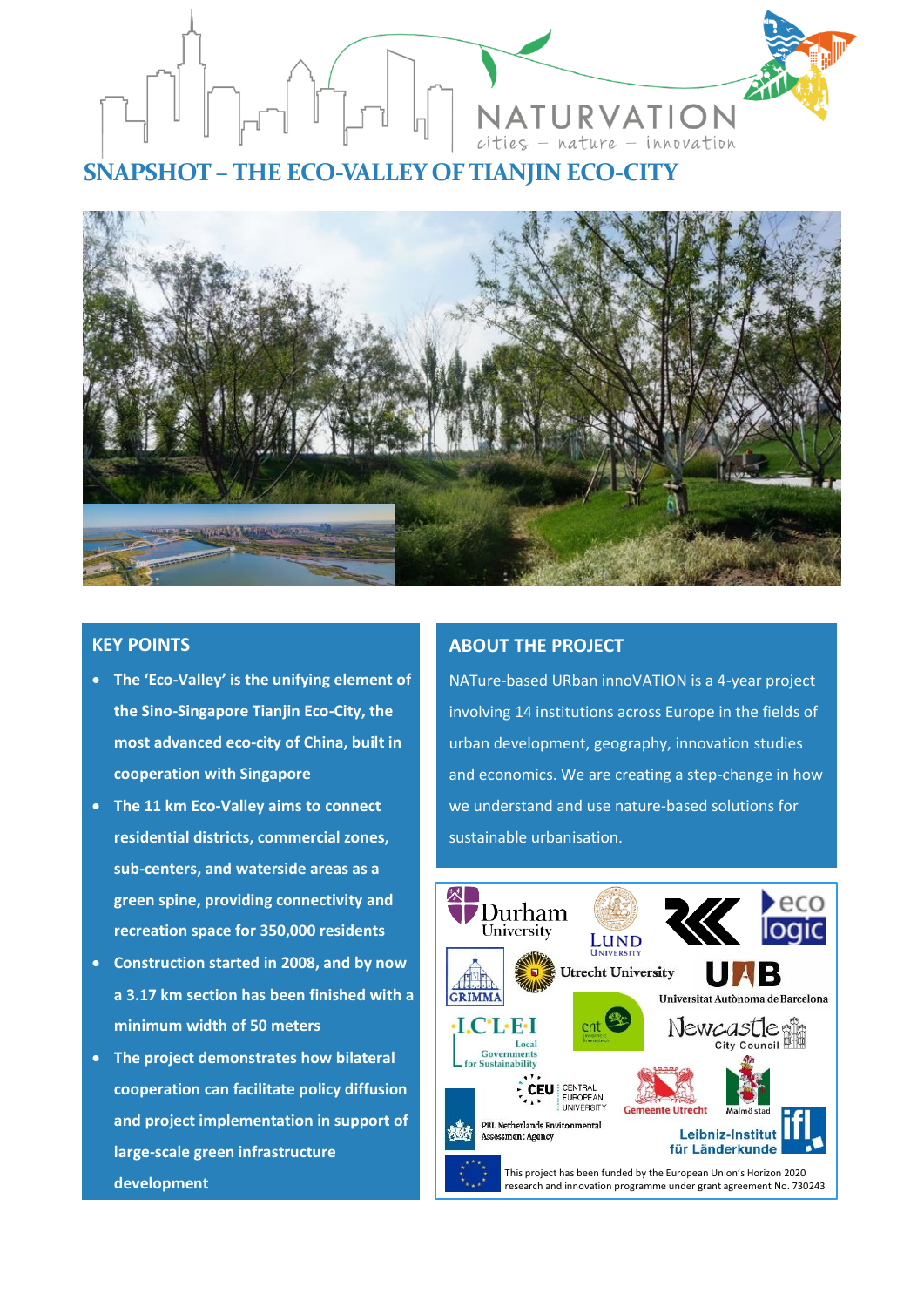

#### **Sustainability challenges and opportunities**

**Tianjin is a fast-growing industrial and port city in the north coastal region of China, surrounded by the Bohai Sea, Hebei Province, and Beijing City. Tianjin experienced rapid and large scale urbanization as its population quadrupled in 40 years to 15.6 million, resulting in major environmental challenges.**

Tianjin, literally meaning "the emperor's ferry", has played a significant role in the history and development of northern China, and rapidly became the center of foreign trade, industry, and logistics after the adoption of China's Open Door Policy in 1978. As the 4<sup>th</sup> largest city in China, Tianjin is no longer in the shadow of the capital, but is a rising economic powerhouse on its own right. The Tianjin Binhai New Area district is a key industrial region of the country and the maritime gate to northern China, hosting 285 Fortune Global 500 companies, the world's fourth largest port by throughput tonnage, and producing more than half of Tianjin's € 276.5 billion GDP. Air pollution, traffic congestion, lack of green space, water retention to combat droughts and intense rainfalls, loss of agricultural land and soil organic matter content are considered pressing environmental challenges in the city and Tianjin Binhai New Area. Green space development in Tianjin is generally a by-product of the rapid, large-scale, government-led urbanization and industrialization process.

#### **Solution story and key actors**

**The 11 km 'Eco-Valley' is the unifying element of the Sino-Singapore Tianjin Eco-City (SSTEC), the most advanced eco-city of China, located in the fast-growing Tianjin Binhai New Area. The construction of SSTEC started in 2008 with a vision to transform the 34 km<sup>2</sup> barren, non-arable land and polluted wastewater ponds into** *"…a thriving city which is socially harmonious, environmentally-friendly and resource-efficient"***<sup>1</sup> .** SSTEC is a flagship bilateral project of Singapore and China with large-scale private sector involvement. It was proposed against the backdrop of rapid Chinese urbanization to promote eco-urbanism as a new model for sustainable development, in line with the emerging 'ecological civilization' political agenda. It promotes integrating Singaporean-style high-rise residential blocks with green belts and areas for diverse economic activities. Its four residential districts, three sub-centers, community spaces, commercial zones, and waterside areas are connected by the 'Eco-Valley'. This cuts across the entire Eco-City as an S-shaped green corridor with a fishbone structure, providing connectivity, sustainable transit and recreational space in a scenic trail for the 70,000 current and 350,000 future residents. By design, at least 70% of plants used are native to the region, and the Eco-Valley is designed to meet Eco-City Key Performance Indicator targets such as a minimum 45% green space and 12  $m^2$  green space per capita. It is also a national 'sponge city' pilot area, aiming to capture and use at least 75% of rainfall. As the largest continuous open space in the Eco-City, the Eco-Valley also serves as a major fire barrier zone, earthquake safe zone, and an emergency evacuation route. The construction has three phases. The first phase, completed in 2012, focused on the remediation of the entire 34 km<sup>2</sup> area, as well as the construction of a 8 km<sup>2</sup> 'Start-up Zone', and a 3.17 km section of the Eco-Valley with a minimum width of 50 meters, and a total green space of about 180,000  $m^2$ . The second phase of construction is currently underway and is close to completion.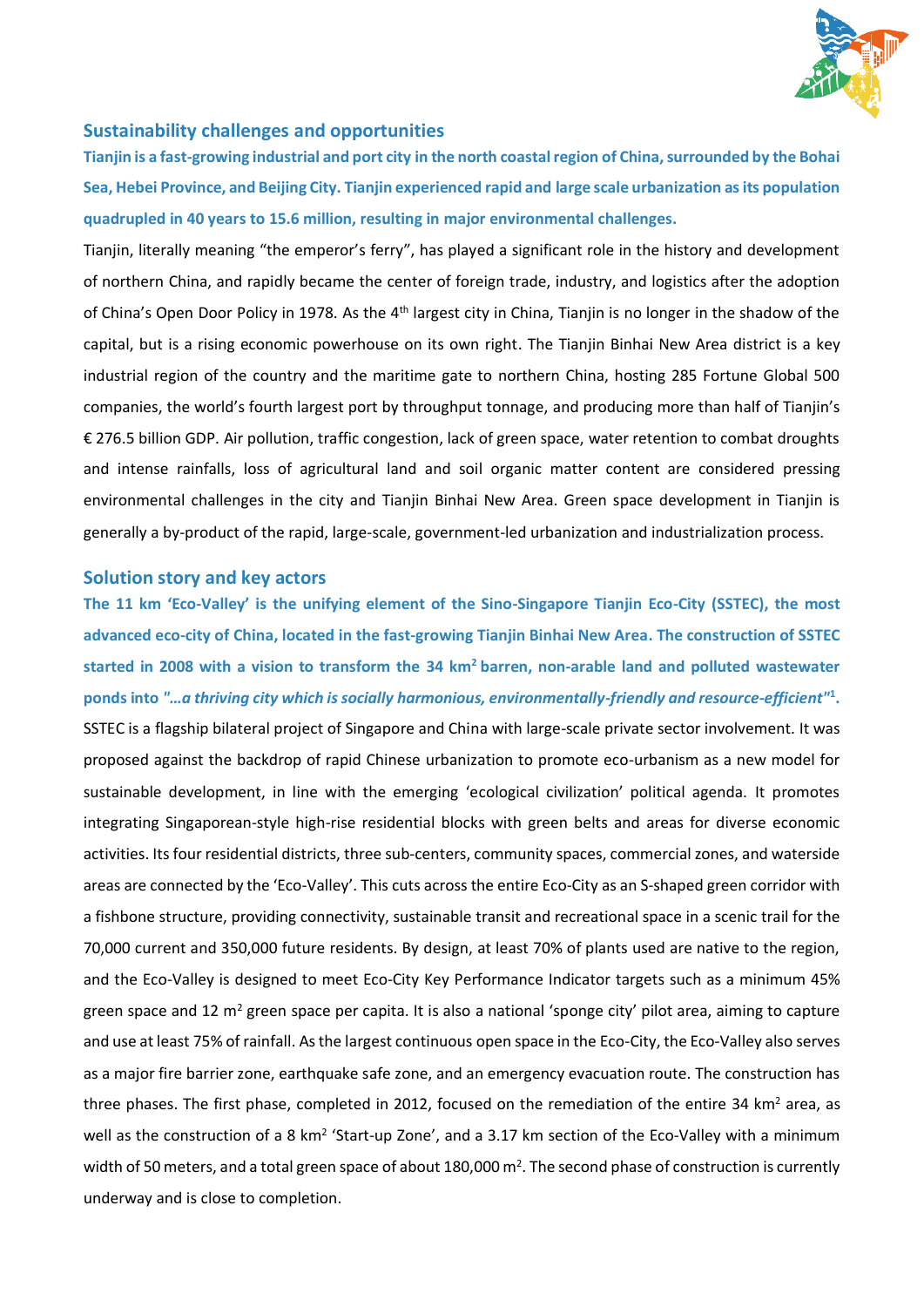



#### **Governance strategies**

**The governance of SSTEC is built on a complex partnership that involves several private- and public-sector actors from China and Singapore, embedded in interconnected institutional relationships, and guided by a comprehensive KPI system.** *"Close cooperation laid the foundation for the Eco-City."<sup>2</sup>* In 2007, a bilateral

Framework Agreement was signed to collaborate on SSTEC, followed by an operational agreement between the Ministry of Housing and Urban-Rural Development of China, and Ministry of National Development of Singapore to share management, funding, planning and implementation responsibilities. The Master Plan was designed in a collaborative process between Chinese and Singaporean agencies. The Singaporean National Parks Board was in charge of planning the Eco-Valley, using their experience in integrated green infrastructure, park connector concepts, and water management planning. As a Singaporean representative put it: **"***We leveraged our experience from Singapore, like how to build a garden city, into the Tianjin Eco-City".<sup>3</sup>* Collaboration between China and Singapore occurs at two levels: at the government-to-government level, and at the private sector level. At the government level, the Joint Working Committee oversees the project and key milestones, while the SSTEC Administrative Committee is responsible for administrative functions. SSTEC has set up an Environmental Bureau dedicated to all aspects of environmental management. The planning and development of the Eco-City was also guided by a KPI (Key Performance Indicator) system with 22 quantitative and 4 qualitative indicators and targets such as at least 12  $m^2$  green space per capita, 70% use of native plants, 50% water supply from non-traditional sources, and no net loss of natural wetlands due to construction.



#### **Business models**

**The aim of SSTEC is to be commercially viable and financially sustainable, where all expenses will eventually be covered from real estate sales. The Eco-Valley, as a unique feature with high added value, substantially contributes to this goal.**

As a flagship program backed by two governments and local policies, SSTEC is attractive for investors and businesses. SSTEC received capital investment from diverse sources, such as bank loans, corporate bonds, private investors, governmental grants, and international assistance programs. In terms of private sector involvement, the Sino-Singapore Tianjin Eco-City Investment and Development Co. Ltd. was formed by a Singaporean and a Chinese Consortium, each with a 50% stake, to act as a master developer of the project on behalf of the two parties, and to maximize the value of the investment. The project was initially estimated to cost € 6.5 billion, although this will likely be exceeded. The cost of the already implemented 3.17 km section of the Eco-Valley in the Start-Up Zone was approximately € 20.8 million. Revenue streams were not calculated for the Eco-Valley, but stakeholders estimate that it substantially increases the value of real estate, and contributes to the success of the live-and-work concept of the Eco-City. *"…[SSTEC] must be financially sustainable. We want to build a live-and-work synergy: there are industrial parks, and 5,000 companies registered in the Eco-Eity. It ensures there is a revenue to sustain quality." 4*